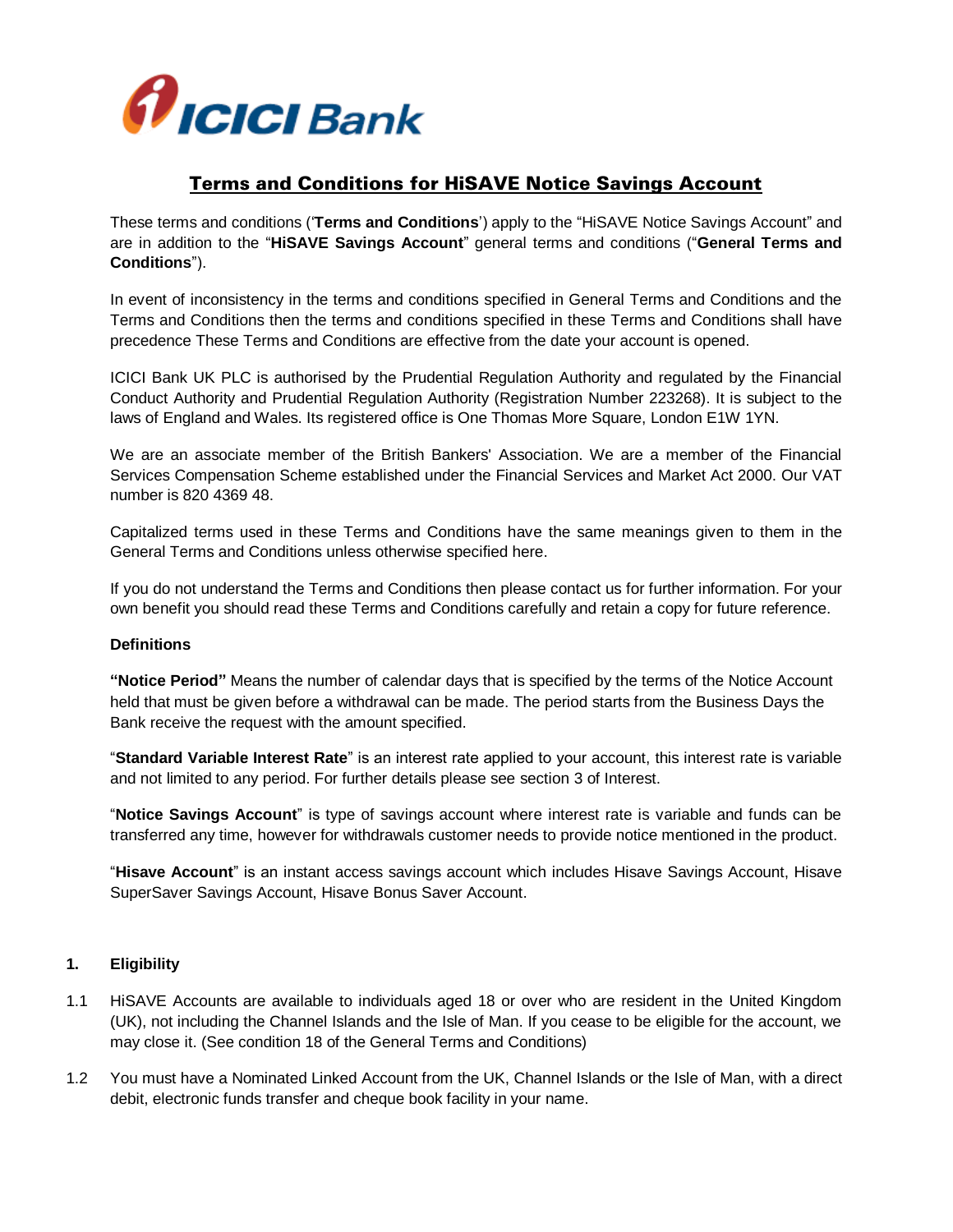

- 1.3 You must have access to electronic mail (email) facilities, and a valid email address
- 1.4 Existing 'HiSAVE Account' customer can also open a "Hisave Notice Savings Account", in addition to their existing accounts.

#### **2. General**

- 2.1 The HiSAVE Notice Account is an online, variable rate, savings account.
- 2.2 You can only have one account in this Notice Savings series which can either be a single or joint account.
- 2.3 Once your account is opened and funded you can make unlimited additional deposits into your Notice Savings account.

#### **2.4 Withdrawal**

You can make unlimited withdrawals from your account subject to providing us with notice mentioned in the product and as long as there is sufficient available money in your account.

The notice period is based on calendar days and begins the day we receive your withdrawal request. If you initiate transaction on non-business day, the notice period will start from next business day.

Your money will be transferred on the expiry of the notice date, which must be a business day, if the notice period is ending on non-business day, the transfer will be done on next business day, in accordance with the General Terms and Conditions.

You can cancel the withdrawal request at any time up to the two business day before your transaction date by calling our call centre. Any subsequent withdrawal request will be subject to a new notice period.

#### **Closure of the Account**

Account can be closed by giving applicable notice for the account via online or phone. The funds will be transferred after completion of the notice and next business day.

- 2.5 If there is any change to these Terms and Conditions we will endeavor to communicate the change at least two months prior if it is to your detriment and within one month of making such change if it is to your advantage.
- 2.6 Account management services are currently not available on Mobile Banking App for Hisave Notice Savings Account.

#### **3. Interest**

- 3.1 The Interest rate for Notice Savings account is variable and the details of which are available on our Website.
- 3.2 We will only calculate the interest each day on balances of £1 or more.
- 3.3 The interest will be calculated from the Business Day on which we receive the funds into your account.
- 3.4 The Interest will be paid on the last Business Day of each month and at closure of the account.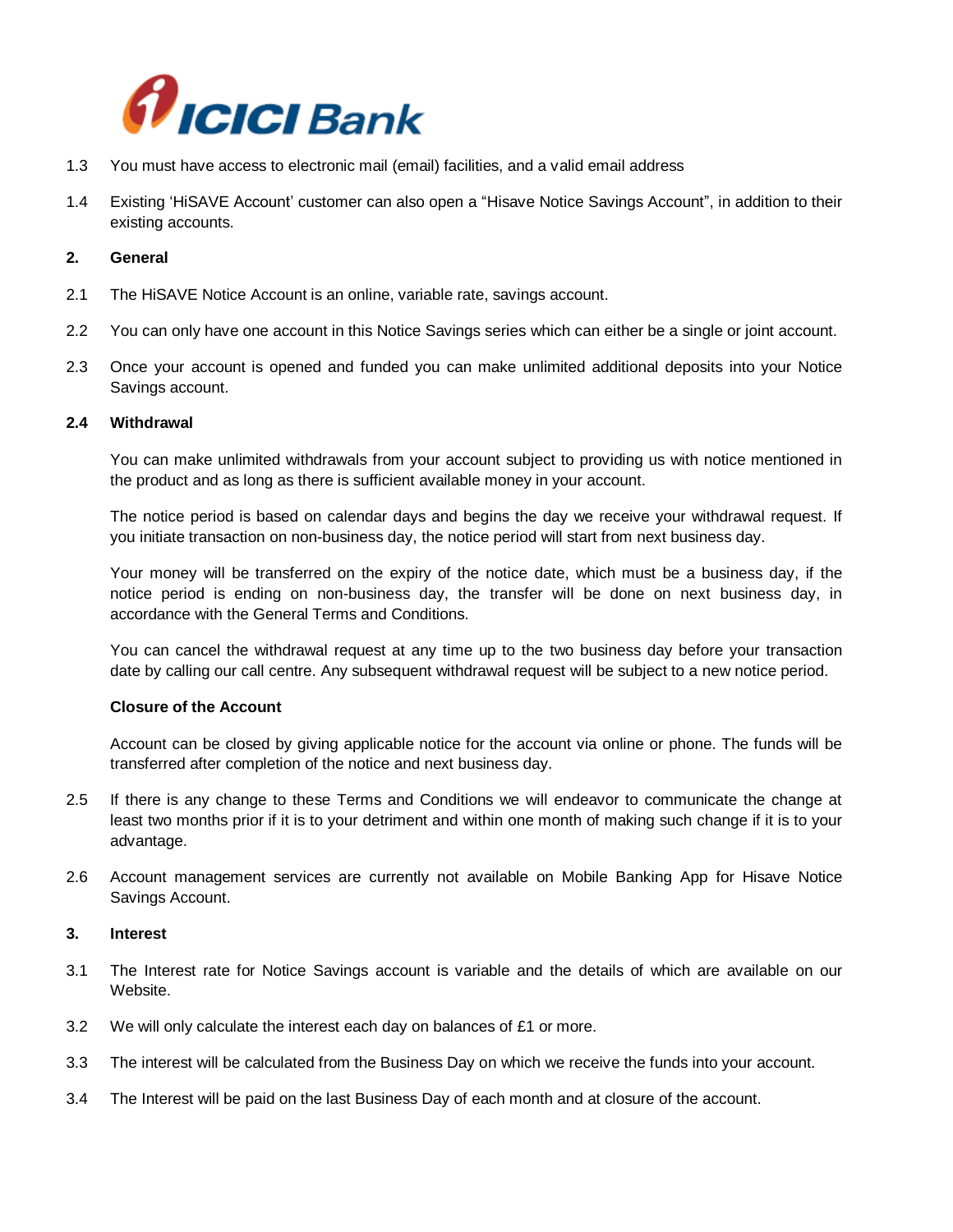

- 3.5 Interest is calculated and rounded off to the second decimal place.
- 3.6 We may run promotions for new or existing customers. These promotions may involve incentives including higher interest rates than those available on our Website.
- 3.7 We will communicate any change in interest rate to you by posting it on the Website, informing the Customer Service Centre and writing to you by email in the below situations :
	- a. If the change is to your advantage, we will tell you within 30 days of the change.
	- b. If a change in interest rate is not to your advantage, we will always notify you in advance of the change taking effect.
		- For Notice accounts a period of 14 days plus the notice period required for withdrawals on your account type, will be applicable. Example; For a 45 days' Notice account, the new interest rate will be effective after a period of 14 days plus 45 days.
		- Where we reduce the interest rate on your account you will have an option to close your account (subject to that account's terms and conditions) without incurring charges or loss of interest or switch to another account (subject to the terms and conditions of your existing and new account). If you wish to switch or close your account, please inform us accordingly.

#### **4. Others**

- 4.1 These Terms and Conditions will be governed by English laws and any dispute between you and us will be subject to the non-exclusive jurisdiction of the courts of England and Wales.
- 4.2 Nothing in these Terms and Conditions will reduce your legal rights including your rights relating to described accounts or services, the fairness of terms on which they are provided to you, and any rights you may have to close your account or to claim compensation. For further information about your legal rights contact your local authority Trading Standards Department, the Office of Fair Trading or the Citizens Advice Bureau.
- 4.3 All communication regarding this Product should be addressed to [ukdirect@icicibank.com](mailto:ukdirect@icicibank.com) or you may write to: ICICI Bank UK, PO Box 68921, One Thomas More Square, London E1W 9HB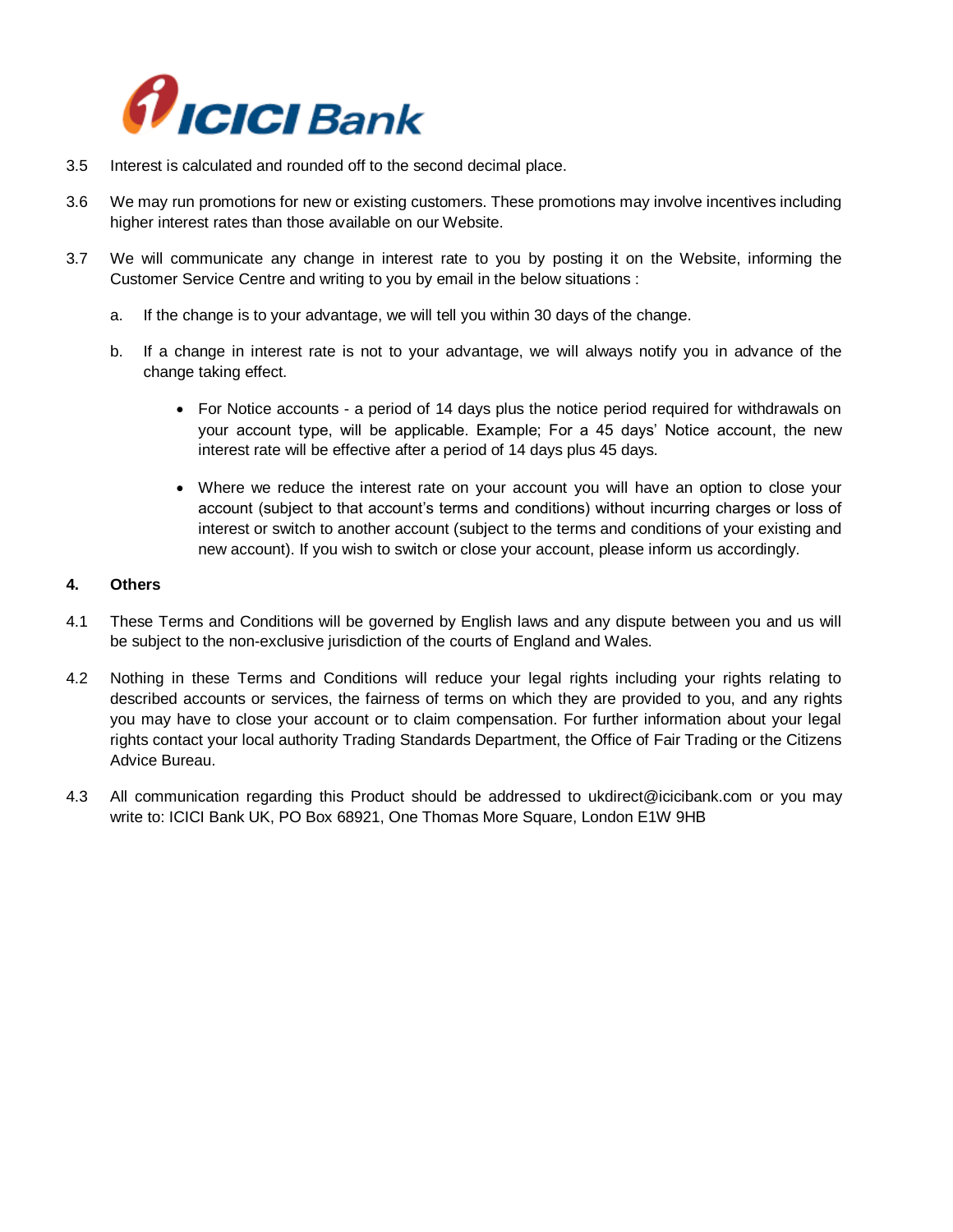

# Key information

- Additional deposits are allowed
- Facility to setup regular weekly or monthly transfers
- Unlimited withdrawals with no penalties
- Branch, Online and Phone Banking

## Summary of Information:

| Eligibility                                        | · 18 years or older                                                                                                                                                                            |                          |
|----------------------------------------------------|------------------------------------------------------------------------------------------------------------------------------------------------------------------------------------------------|--------------------------|
|                                                    | • Application subject to identity and address verification                                                                                                                                     |                          |
| Interest rate                                      | 45 Days' Notice                                                                                                                                                                                | 95 Days' Notice          |
|                                                    | 0.75% AER<br>$\perp$<br><b>0.75% Gross</b>                                                                                                                                                     | 0.85% AER<br>0.85% Gross |
|                                                    | • Monthly Interest Rates (Variable)                                                                                                                                                            |                          |
|                                                    | Interest is calculated daily and paid gross to the account on last business day of the<br>month.                                                                                               |                          |
|                                                    | Gross - Gross is the rate of interest before the deduction of the tax applicable to                                                                                                            |                          |
| interest on savings account.                       |                                                                                                                                                                                                |                          |
|                                                    | AER - AER stands for Annual Equivalent Rate and illustrates what the interest rate                                                                                                             |                          |
|                                                    | would be if interest was paid and compounded once each year.                                                                                                                                   |                          |
| Can ICICI Bank UK PLC<br>change the interest rate? | . The Interest rate is variable. We can increase or decrease the rate for any of the<br>reasons set out in our Hisave Notice Savings Terms and conditions and General<br>Terms and Conditions. |                          |
| <b>Tax Status</b>                                  | . If you are a UK tax payer you may have to pay tax on interest earned in excess<br>of your Personal Savings Allowance. For information and guidance, please refer<br>to the HMRC website.     |                          |
| Withdrawals                                        | . Withdrawals are only available subject to notice period mentioned in the<br>product (e.g. 45 days' notice or 95 days')                                                                       |                          |
|                                                    | . Withdrawals can only be made in the form of transfers to your linked Current<br>Account or Hisave Account.                                                                                   |                          |
|                                                    | • Pre-mature withdrawals are not permitted.                                                                                                                                                    |                          |
| Closure                                            | • Account can be closed by giving notice period mentioned in the product.                                                                                                                      |                          |
| Amount                                             | • Minimum amount of GBP 1. There is no maximum limit.                                                                                                                                          |                          |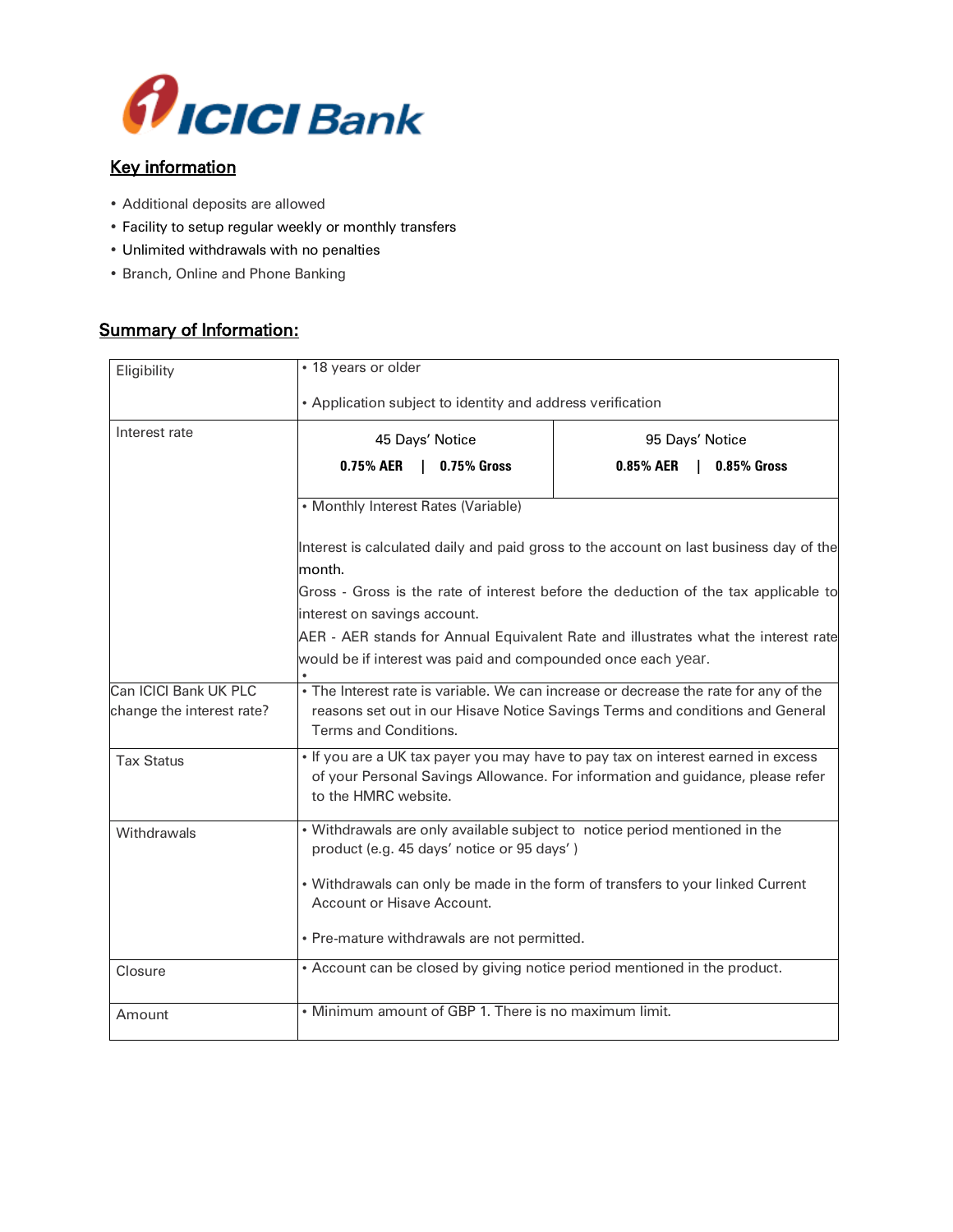

| Estimated balance after<br>12 months based on a<br>£1,000 deposit | For £1000 invested for 12 months at interest rate of 0.85% (AER), you'll earn<br>approximately £8.50 interest (gross). This is applicable when amount is invested<br>for complete year and the interest is not withdrawn from the account.                                                                                                                                       |
|-------------------------------------------------------------------|----------------------------------------------------------------------------------------------------------------------------------------------------------------------------------------------------------------------------------------------------------------------------------------------------------------------------------------------------------------------------------|
| Access                                                            | • Phone banking and Internet Banking,<br>• Account management services are currently not available on Mobile Banking<br>App for Hisave Notice Savings Account.                                                                                                                                                                                                                   |
| Additional Information                                            | . If you change your mind within 14 days of opening your account we will cancel<br>your account without penalty or notice.<br>• There are no standard charges on Hisave Notice Savings Account offered by<br>ICICI Bank UK PLC, however. We recommend that you go through the Rates and<br>Charges Schedule in our website http://www.icicibank.co.uk before making a<br>choice. |

### To know more, Contact us at:

- Website : [www.icicibank.co.uk](http://www.icicibank.co.uk/)
- Phone: You can call us on 0344 412 4444 (Calls to this number use free plan minutes if available, otherwise they cost the same as 01/02 prefix calls).
- Email: [Ukdirect@icicibank.com](mailto:Ukdirect@icicibank.com)

### What to do if you have a complaint?

If you want to make a complaint you can call us on 0344 412 4444 (Calls to this number use free plan minutes if available, otherwise they cost the same as 01/02 prefix calls). If you're outside the UK please call us at+44 203 478 5319. You can also email our Customer Relations at ukcustomerrelations@icicibank.com, write to us at: ICICI Bank UK PLC, Customer Relations, One Thomas More Square, London E1W 1YN or walk into any of our UK Branches. We will then arrange for a member of the complaints team to investigate and respond to you accordingly.

### Important information about Financial Service Compensation Scheme:

We are covered by the Financial Services Compensation Scheme (FSCS). The FSCS can pay compensation to depositors if a Bank is unable to meet its financial obligations. Most depositors including most individuals and businesses are covered by the scheme.

In respect of deposits, from 30th January 2017, an eligible depositor is entitled to claim up to £85,000. For joint accounts each account holder is treated as having a claim in respect of their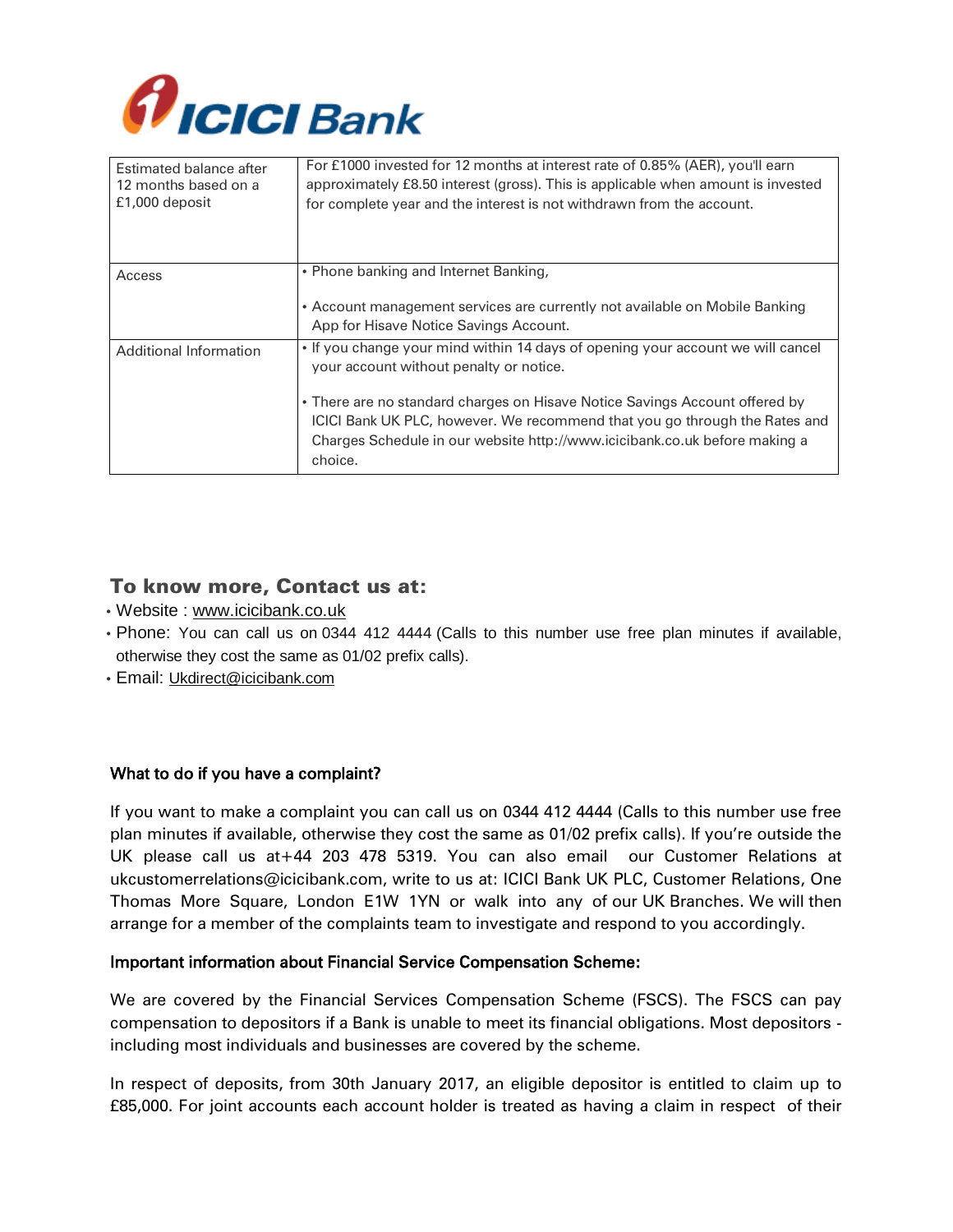

share so, for a joint account held by two eligible depositors, the maximum amount that could be claimed would be £85,000 each (making a total of £170,000).

The £85,000 limit relates to the combined amount in all the eligible depositor's accounts with us including their share of any joint account, and not to each separate account.

For further information about the compensation provided by the FSCS (including the amounts covered and eligibility to claim), please ask at your local branch, refer to the FSCS website, wwwfscs.org.uk or call the FSCS on 0800 678 1100 or 020 7741 4100. Please note only compensation related queries should be directed to the FSCS.

For your own benefit, please ensure that you have read the following information carefully before applying to open your Recurring Deposit:

- Key Product features
- Hisave Notice Account Terms and Conditions
- HiSave General Terms and Condition